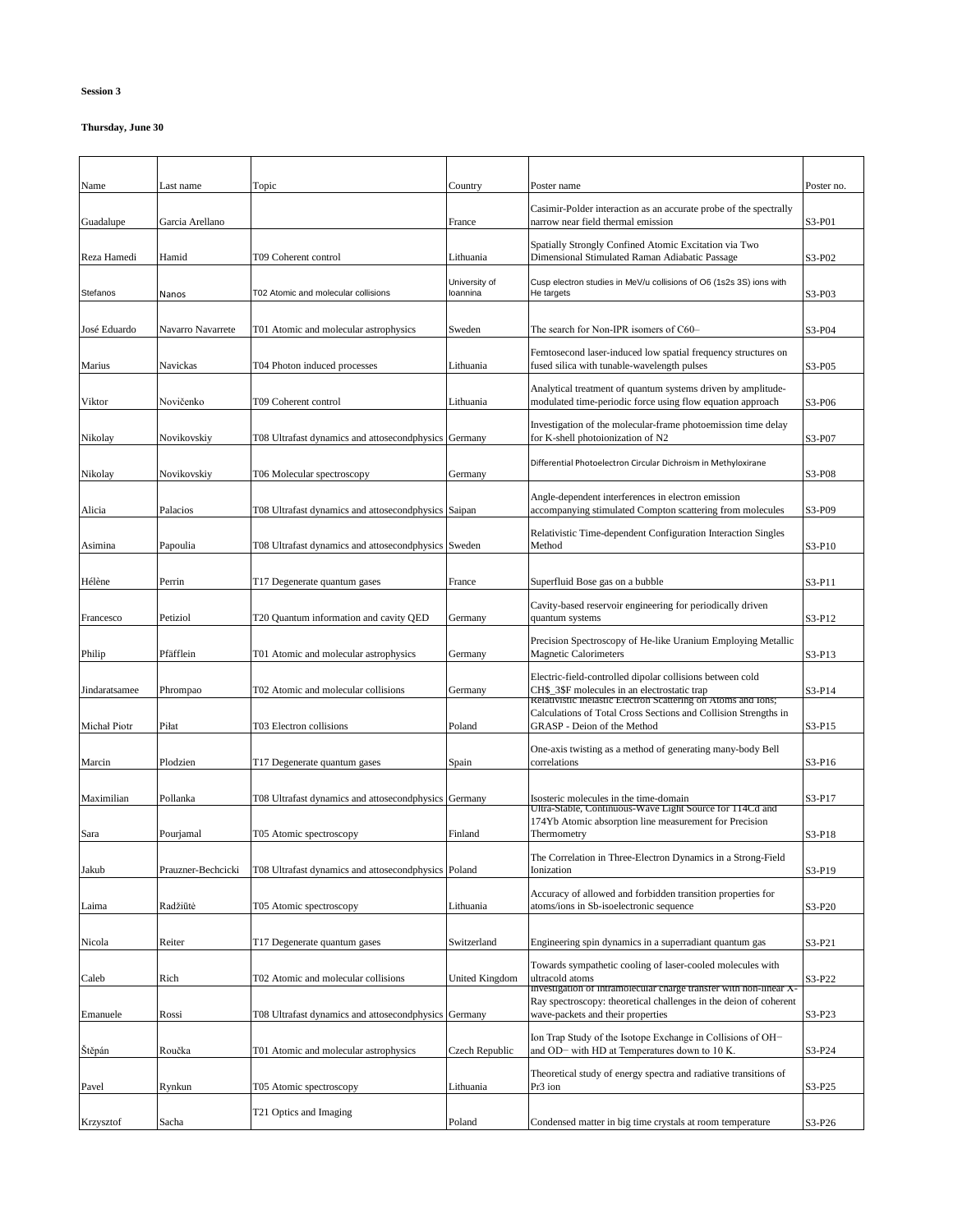|               |               | T19 Fundamental physics, precision                               |                |                                                                                                                                                                 |        |
|---------------|---------------|------------------------------------------------------------------|----------------|-----------------------------------------------------------------------------------------------------------------------------------------------------------------|--------|
| Gh.           | Saleh         | measurements and metrology                                       | Netherlands    | New Discoveries About Photon                                                                                                                                    | S3-P27 |
| Grazia        | Salerno       | T13 Clusters and nanoparticles                                   | Finland        | Quasi-BIC mode lasing in a quadrumer plasmonic lattice                                                                                                          | S3-P28 |
| Sangeetha     | Sasidharan    | T19 Fundamental physics, precision<br>measurements and metrology | Germany        | High-precision determination of the atomic mass of Helium-4<br>and other light atomic nuclei                                                                    | S3-P29 |
| Christian     | Schröder      | T08 Ultrafast dynamics and attosecondphysics Germany             |                | Photoemission Chronoscopy of the Iodoalkanes                                                                                                                    | S3-P30 |
| Mudit         | Sinhal        | T19 Fundamental physics, precision<br>measurements and metrology | Switzerland    | Quantum technologies for single molecular ions                                                                                                                  | S3-P31 |
| Karolina      | Słowik        | T13 Clusters and nanoparticles                                   | Poland         | Adatoms near graphene nanoantennas: interplay of optical<br>coupling and electron tunneling                                                                     | S3-P32 |
| Stancho       | Stanchev      | T20 Quantum information and cavity QED                           | Bulgaria       | Characterization of high-fidelity Raman qubits                                                                                                                  | S3-P33 |
| Axel          | Stenquist     | T08 Ultrafast dynamics and attosecondphysics Sweden              |                | Disentangling Fundamental Processes of a Two-Level Wave<br>Packet in Attosecond Transient Absorption Spectroscopy                                               | S3-P34 |
| Vladislav     | Sukharnikov   | T20 Quantum information and cavity QED                           | Germany        | Schwinger Bosons for Density Matrices: Permutation Symmetry<br>and Entanglement                                                                                 | S3-P35 |
| Dasarath      | Swaraj        | T07 Molecular reaction dynamics                                  | Austria        | New Setup for High-Resolution Ion-Molecule Crossed Beam<br>Imaging                                                                                              | S3-P36 |
| Tomasz        | Szoldra       | T08 Ultrafast dynamics and attosecondphysics                     | Poland         | Machine learning parameters of attosecond pulses based on<br>photoelectron momentum distributions                                                               | S3-P37 |
| Kazimieras    | Tamoliūnas    | T04 Photon induced processes                                     | Lithuania      | The Nature of the Red Fluorescence States in the LHCII Protein<br>Complex                                                                                       | S3-P38 |
| Jelena        | Tamulienė     | T12 Biomolecules                                                 | Lithuania      | LOW-energy electron impact effect on the amino acid<br>fragmentation: Isoleucine case                                                                           | S3-P39 |
| Viktorija     | Tamulienė     | T21 Optics and Imaging                                           | Lithuania      | Tunable Optical Parametric Amplification of Subnanosecond<br>Light Pulses in LBO and BBO Nonlinear Crystals                                                     | S3-P40 |
| Rodzinka      | Tangui        | T16 Atom interferometry and atomic clocks                        | France         | Interferometer with Bose-Einstein Condensate based on quasi-<br><b>Bragg</b> diffraction                                                                        | S3-P41 |
| Abdelmalek    | Taoutioui     | T08 Ultrafast dynamics and attosecondphysics                     | Hungary        | Complexity of the photoelectron holographic structures induced<br>by strong field laser pulses in atomic targets                                                | S3-P42 |
| <b>Stepas</b> | Toliautas     | T07 Molecular reaction dynamics                                  | Lithuania      | Role of Symmetry in Environment-Sensing Mechanism of<br><b>BODIPY-Based Molecular Dyes</b>                                                                      | S3-P43 |
| Michal        | Tomza         | T02 Atomic and molecular collisions                              | Poland         | Collisional losses of ultracold molecules due to intermediate<br>complex formation                                                                              | S3-P44 |
| Hristo        | Tonchev       | T20 Quantum information and cavity QED                           | Bulgaria       | High robustness quantum walk search algorithm with qudit<br>Householder traversing coin                                                                         | S3-P45 |
| Daniela       | Torres Díaz   | T01 Atomic and molecular astrophysics                            | France         | Non-thermal desorption from molecular ices: quantifying the role<br>of Auger electrons in XESD                                                                  | S3-P46 |
| Florian       | Trummer       | T07 Molecular reaction dynamics                                  | Austria        | Towards Crossed-Beam Ion-Molecule Coincidence Imaging                                                                                                           | S3-P47 |
| Tereza        | Uhlirova      | T05 Atomic spectroscopy                                          | Czech Republic | Algebraic Methods for Precise Atomic Structure Calculations                                                                                                     | S3-P48 |
| Rūta          | Urbonavičiūtė | T01 Atomic and molecular astrophysics                            | Lithuania      | Analysis of variable stars in binary systems from TESS<br>observations                                                                                          | S3-P49 |
| Erik          | Vanko         | T01 Atomic and molecular astrophysics                            | Czech Republic | Formation of anion C2H- in reaction of O- with C2H2 studied<br>with 22-pole RF ion trap at temperatures 40 K - 300 K                                            | S3-P50 |
| Lazaros       | Varvarezos    | T05 Atomic spectroscopy                                          | Ireland        | Photoabsorption spectra of CsI plasmas in the 18-25 eV photon<br>energy region.                                                                                 | S3-P51 |
| Rita          | Veilande      | T05 Atomic spectroscopy                                          | Latvia         | The Role of the Operating Position of Mercury Capillary Light<br>Sources<br>A Transition Metal to Ligand Bonding Nature: How a Quantum                          | S3-P52 |
| Aušra         | Vektarienė    | T07 Molecular reaction dynamics                                  | Lithuania      | Chemical Study of Ru n3-allyloxapyridyl Complex Reveals the<br>Operation of the Dewar-Chatt- Duncanson Model                                                    | S3-P53 |
| Gytis         | Vektaris      | T07 Molecular reaction dynamics                                  | Lithuania      | Redox properties of 2-arylamino-1,4-benzoquinones. Theoretical<br>study of redox potential<br>Generalization of the Post-Collision Interaction Effect: From Gas | S3-P54 |
| Nicolas       | Velasquez     | T06 Molecular spectroscopy                                       | France         | phase to Solid-state Systems as Demonstrated in Thiophene and<br>Thiophene-based Conjugated Polymers                                                            | S3-P55 |
|               |               |                                                                  |                |                                                                                                                                                                 |        |